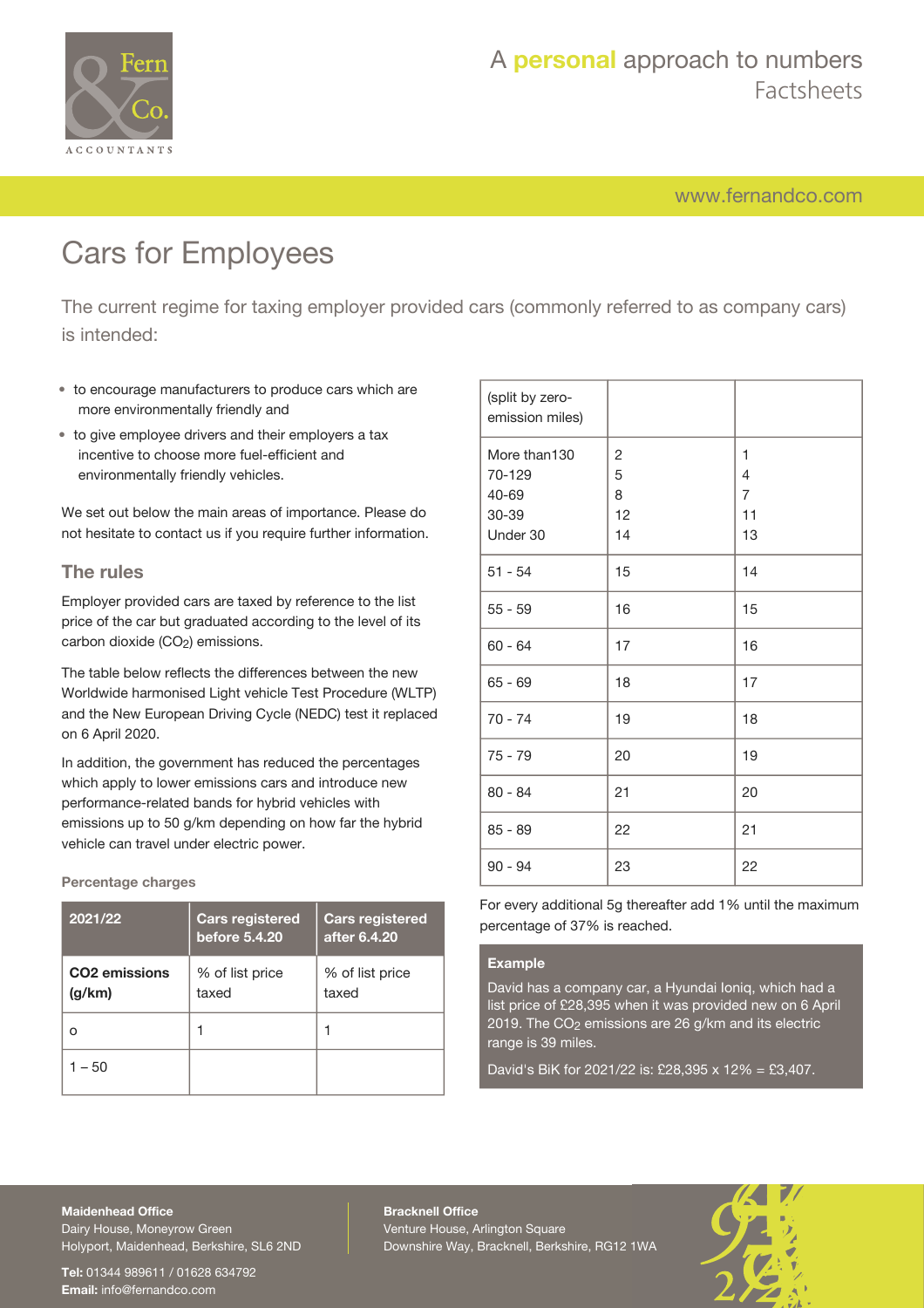

## A **personal** approach to numbers Factsheets

## [www.fernandco.com](http://www.fernandco.com)

#### **Diesels**

Diesel cars emit less CO<sub>2</sub> than petrol cars and so would be taxed on a lower percentage of the list price than an equivalent petrol car. However, diesel cars emit greater quantities of air pollutants than petrol cars and therefore a supplement of 4% of the list price generally applies to diesel cars (unless the car is registered on or after 1 September 2017 and meets the Euro 6d emissions standard).

The diesel supplement does not apply to hybrid cars.

#### **Example**

A diesel car that would give rise to a 22% charge on the basis of its CO<sub>2</sub> emissions will instead be charged at 26% for 2021/22. The maximum charge for diesel is capped at 37%.

#### **Obtaining emissions data**

The Vehicle Certification Agency produces a free guide to the fuel consumption and emissions figures of all new cars. It is available on the internet at [www.carfueldata.direct.gov.uk](http://carfueldata.direct.gov.uk/). These figures are not however necessarily the definitive figures for a particular car. The definitive CO<sub>2</sub> emissions figure for a particular vehicle is recorded on the Vehicle Registration Document (V5).

#### **The list price**

- The list price of a car is the price when it was first registered including delivery, VAT and any accessories provided with the car. Accessories subsequently made available are also included (unless they have a list price of less than £100).
- Employee capital contributions up to £5,000 reduce the list price.

#### **Employer's Class 1A national insurance contributions**

The benefit chargeable to tax on the employee is also used to compute the employer's liability to Class 1A (the rate is currently 13.8%).

### **Private fuel**

There is a further tax charge where a company car user is supplied with or allowed to claim reimbursement for fuel for private journeys.

The fuel scale charge is based on the same percentage used to calculate the car benefit. This is applied to a set figure which is £24,600 for 2021/22 (£24,500 for 2020/21). As with the car benefit, the fuel benefit chargeable to tax on the employee is used to compute the employer's liability to Class 1A. The combined effect of the charges makes the provision of free fuel a tax inefficient means of remuneration unless there is high private mileage.

The benefit is proportionately reduced if private fuel is not provided for part of the year. So taking action now to stop providing free fuel will have an immediate impact on the fuel benefit chargeable to tax and NICs.

Please note that if free fuel is provided later in the same tax year there will be a full year's charge.

#### **Business fuel**

No charge applies where the employee is solely reimbursed for fuel for business travel.

HMRC issue advisory fuel-only mileage rates for employer provided cars. Employers can adopt the rates in the following table but may pay lower rates if they choose.

#### **Rates from 1 March 2021**

| <b>Engine size</b> | <b>Petrol</b>   |
|--------------------|-----------------|
| 1400cc or less     | 10 <sub>p</sub> |
| 1401cc - 2000cc    | 12p             |
| Over 2000cc        | 18p             |

#### **Maidenhead Office**

Dairy House, Moneyrow Green Holyport, Maidenhead, Berkshire, SL6 2ND

**Tel:** 01344 989611 / 01628 634792 **Email:** [info@fernandco.com](mailto:info@fernandco.com)

**Bracknell Office** Venture House, Arlington Square Downshire Way, Bracknell, Berkshire, RG12 1WA